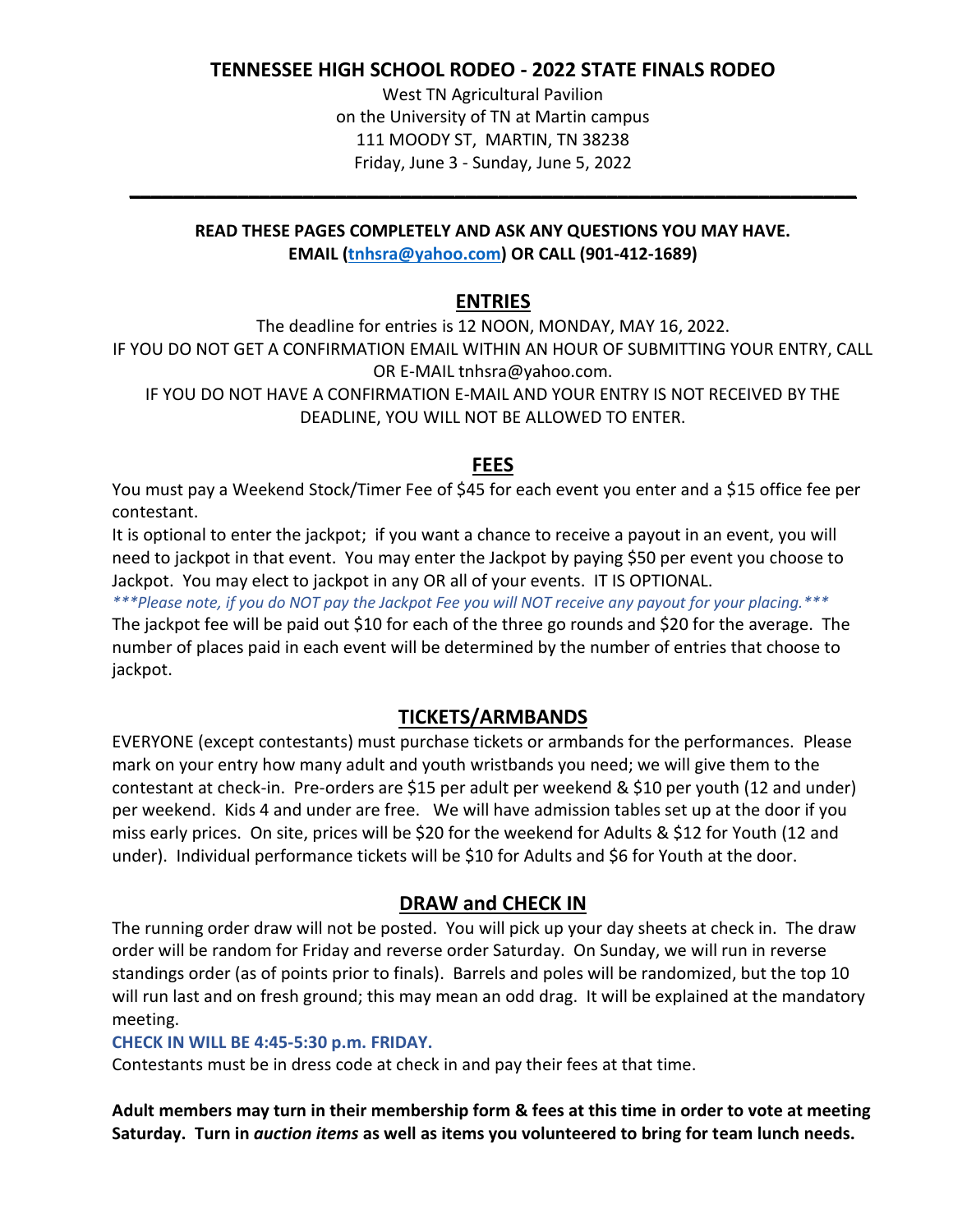# 2022 TNHSRA Finals Schedule

#### **Friday, June 3, 2022**

| 1:00          | <b>Officer &amp; Board Meeting</b>                                                                    |
|---------------|-------------------------------------------------------------------------------------------------------|
| $3:00 - 4:45$ | Student Officer Candidate set-up in the check-in area.                                                |
| $4:15$ pm     | Queen contestant Check in and Test (Rodeo Office)                                                     |
|               | MUST BE IN DRESS CODE. Please bring your headshot & paperwork with you to turn in.                    |
| 4:45-5:30     | Rodeo Contestant Check in (in dress code & all fees to be paid)                                       |
| 5:40 pm       | <b>Gun Raffle Drawing</b>                                                                             |
| 5:45pm        | MANDATORY contestant meeting (Roll will be called. If you are not there, you will be<br>disqualified) |
| 7:00pm        | Rodeo Performance - 1 <sup>st</sup> Go- Everyone will run in draw order, no slack.                    |

#### **Saturday, June 4, 2022**

| 8:00am         | Queen Contest (Horsemanship and personal interview) You will remain in your<br>horsemanship outfit for personal interview.<br>HORSEMANSHIP DRESS CODE: Cinch/Cruel Girl blue denim jeans and plain white cotton blouse or shirt<br>with long sleeves & collar, hat, banner and back number (without name-so NO felt numbers) are<br>MANDATORY!! PLEASE NOTE: Blouse or shirt is to be plain. No ruffles, accessories, tuxedo shirts or<br>other fancy styles allowed.                                                            |
|----------------|----------------------------------------------------------------------------------------------------------------------------------------------------------------------------------------------------------------------------------------------------------------------------------------------------------------------------------------------------------------------------------------------------------------------------------------------------------------------------------------------------------------------------------|
| 8:30am         | <b>Officer and Board Meeting</b>                                                                                                                                                                                                                                                                                                                                                                                                                                                                                                 |
| 10:00am        | ADULT MEMBERSHIP MEETING This includes membership election for 2022-'23 adult<br>officers and the queen contest speech and modeling.<br>SPEECH AND MODELING DRESS CODE: At the speech and modeling portion of the contest, contestants<br>have the option of suits, dresses, skirts, blouses, dress pants, jeans and shirts. All blouses, dresses and<br>shirts worn in the Queen Contest must have long sleeves extending to the wrist and a collar. Long<br>sleeves, banner, hat and number are required at all judged events. |
| 12:00pm        | Team Lunch - Everyone is invited & encouraged to attend. There will be a lunch fee on each<br>entry form to cover cost of lunch for immediate family (grandparents & friends will need to<br>give a donation at the meal) and we ask that you estimate how many plan to attend so we<br>can plan accordingly.                                                                                                                                                                                                                    |
| 12:30pm        | AUCTION immediately following lunch, followed by SCHOLARSHIP PRESENTIONS,<br><b>DEVOTIONAL, &amp; SENIOR RECOGNITION</b><br>NEW BOARD Meeting immediately following these activities.                                                                                                                                                                                                                                                                                                                                            |
| 6:30<br>7:00pm | <b>Queen Crowning</b><br><b>Rodeo Performance – 2<sup>nd</sup> Go</b> (Reverse order from $1^{st}$ go)                                                                                                                                                                                                                                                                                                                                                                                                                           |
|                |                                                                                                                                                                                                                                                                                                                                                                                                                                                                                                                                  |

#### **Sunday, June 5, 2022**

| $8:30$ am | <b>Cowboy Church</b>                            |
|-----------|-------------------------------------------------|
| 10:00am   | Rodeo Performance - 3rd Go                      |
|           | Award Ceremony within 1 hour after performance. |

**Contestants qualifying for Nationals must fill out all of their entry forms, pay fees, and turn them in to Bebe Wilder before leaving SUNDAY! NO EXCEPTIONS!!! You must make your payment for your camping spot, jackpot (optional) and stalls. We will have Notaries present. If you are planning to go to Nationals, be sure you have** *legal guardian or BOTH parents* **there to sign form in front of Notary. You will also need to know your child's social security number if entering the jackpot at Nationals.**